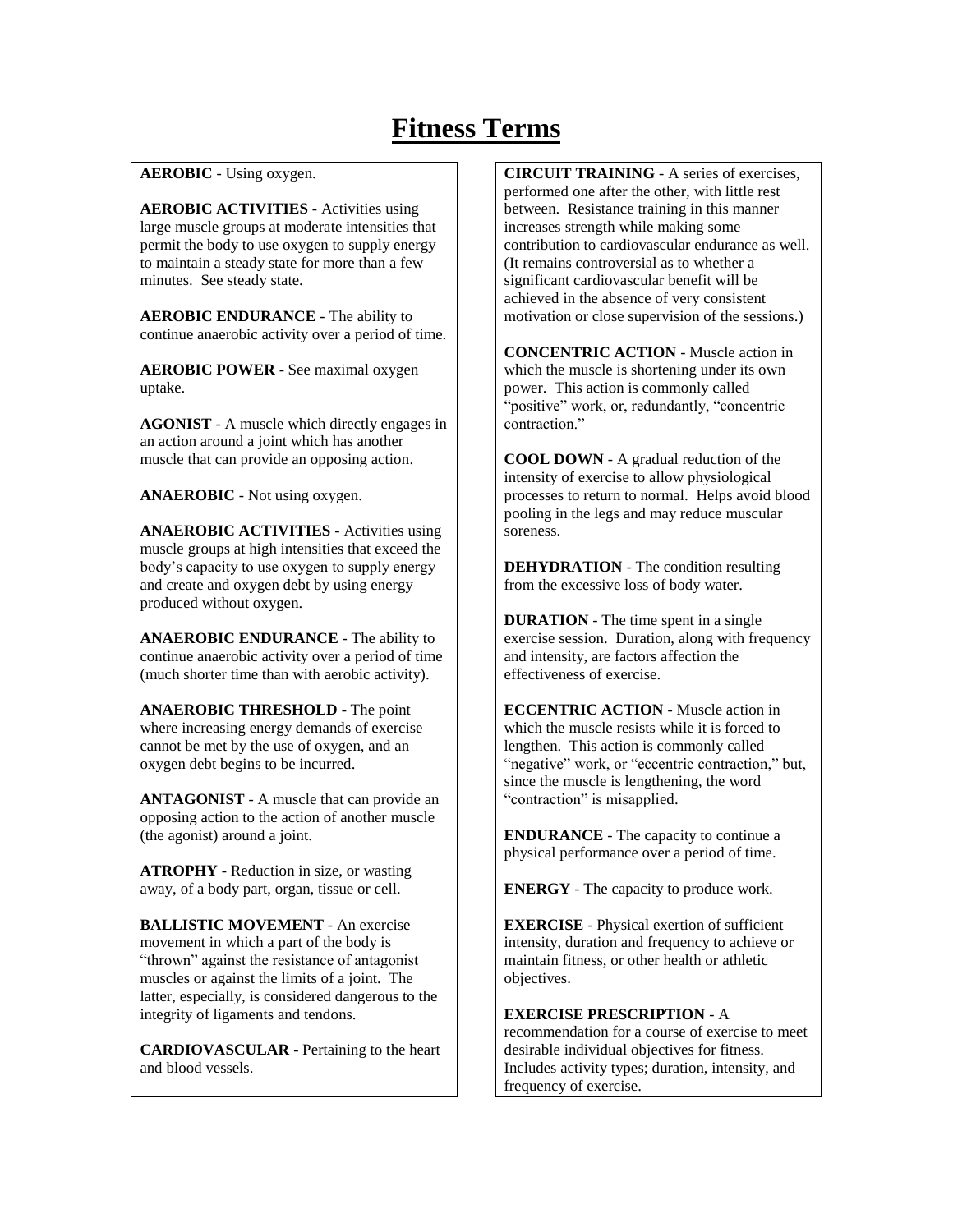**EXPIRATION** - Breathing air out of the lungs.

**EXTENSION** - A movement which moves the two ends of a jointed body part away from each other, as in strengthening of the arm.

**EXTENSOR** - A muscle that extends a jointed body part.

**FAST-TWITCH FIBERS** - Muscle fiber type that contracts quickly and is used most in intensive, short-duration exercised, such as weightlifting or sprints.

**FATIGUE** - A loss of power to continue a given level of physical performance.

**FITNESS** - The state of well-being consisting of optimum levels of strength, flexibility, weight control, cardiovascular capacity and positive physical and mental health behaviors, that prepare a person to participate fully in life, to be free from controllable health-risk factors and to achieve physical objectives consistent with his/her potential.

**FITNESS TESTING** - Measuring the indicators of the various aspects of fitness.

**FLEXIBILITY** - The range of motion around a joint.

**FLEXION** - A movement which moves the two ends of a jointed body part closer to each other, as in bending the arm.

**FREQUENCY** - How often a person repeats a complete exercise session.

**HAMSTRINGS** - The group of muscles at the back of the thigh, and their tendons.

**HEART RATE** - Number of heartbeats per minute.

**HEAT CRAMPS** - Muscle twitching or painful cramping, usually following heavy exercise with profuse sweating. The legs, arms and abdominal muscles are the often affected.

**HEAT EXHAUSTION** - Caused by dehydration (and sometimes salt loss). Symptoms include a dry mouth, excessive thirst, loss of coordination, dizziness, headache, paleness, shakiness and cool and clammy skin.

**HEAT STROKE** - A life-threatening illness when the body's temperature-regulating mechanisms fail. Body temperature may rise to over 104 degrees F. skin appears red, dry and warm to the touch. The victim has chills, sometimes nausea and dizziness, and may be confused or irrational. Seizures and coma may follow unless temperature is brought down to 102 degrees within an hour.

**ILLIAC CREST** - The upper, wide portion of the hip bone.

**INTENSITY** - The rate of performing work; power. A function of energy output per unit of time.

**INTERVAL TRAINING** - An exercise session in which the intensity and duration of exercise are consciously alternated between harder and easier work. Often used to improve aerobic capacity and/or anaerobic endurance in exercisers who already have a base of endurance training.

**ISOKINETIC CONTRACTION** - A muscle contraction against a resistance that moves at a consistent velocity, so that the maximum force of which the muscle is capable throughout the range of motion to be applied.

**ISOMETRIC ACTION** - Muscle action in which the muscle attempts to contract against a fixed limit. This is also sometimes called "isometric contraction," although there is not appreciable shortening of the muscle.

**ISOTONIC CONTRACTION** - A muscle contraction against a constant resistance, as in lifting a weight.

**LACTIC ACID** - The end product of the metabolism of glucose for the anaerobic production of energy.

**LIGAMENT** - The fibrous, connective tissue that connects bone to bone, or bone to cartilage, to hold together and support joints.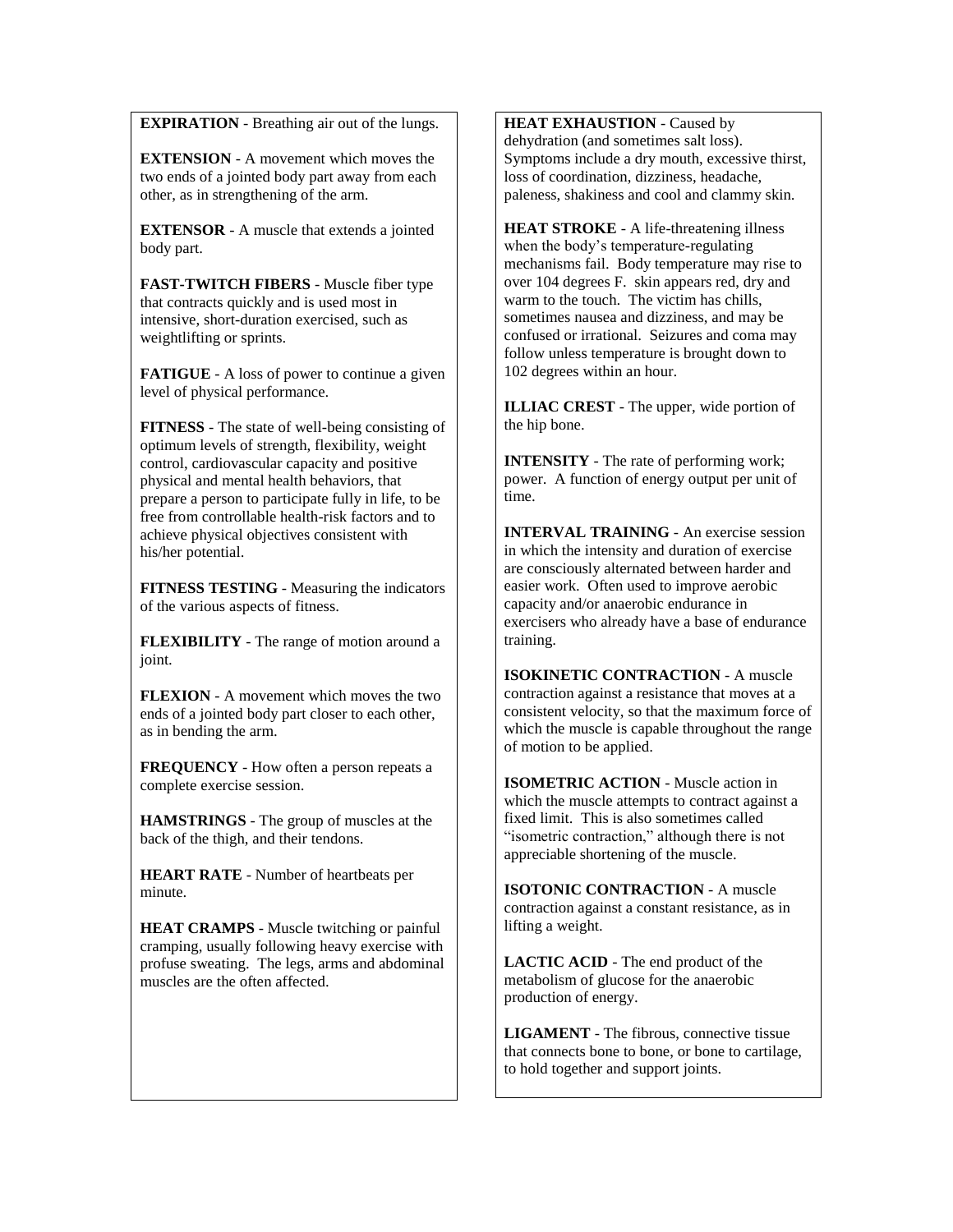**LUMBAR** - Pertaining to the lower back, defined by the five lumbar vertebrae, just above the sacrum.

**MAXIMAL HEART RATE** - The highest heart rate of which an individual is capable. A broad rule of thumb for estimating maximal heart rate is 220 (beats per minute) minus the person's age.

**METABOLISM** - The total of all the chemical and physical processes by which the body builds and maintains itself and by which it breaks down its substances for the production of energy.

**NUTRIENTS** - Food and its specific elements and compounds that can be used by the body to build and maintain itself and to produce energy**.**

**NUTRITION** - The processes involved in taking in and using food substances.

**OBESITY** - Excessive accumulation of body fat.

**ONE REPITITION MAXIMUM, 1 RM** - The maximum resistance with which a person can execute one repetition of an exercise movement. See repetition.

**MUSCLE GROUP** - Specific muscles that act together at the same joint to produce a movement.

**OVERLOAD** - Subjecting a part of the body to efforts greater than it is accustomed to, in order to elicit a training response. Increases may be in intensity or duration.

**OVERUSE** - Excessive repeated exertion or shock which results in injuries such as stress fractures of bones or inflammation of muscles and tendons.

**OXYGEN DEBT** - The oxygen required to restore the capacity for anaerobic work after an effort has used those reserves. Measured by the extra oxygen that is consumed during the recovery from the work.

**PEAK HEART RATE** - The highest heart rate reached during a work session.

**PHYSICAL CONDITIONING** - A program of regular, sustained exercise to increase or maintain levels of strength, flexibility, aerobic capacity and body composition consistent with health, fitness or athletic objectives.

**PHYSICAL FITNESS** - The physiological contribution to wellness through exercise and nutrition behaviors that maintain high aerobic capacity, balance body composition and adequate strength and flexibility to minimize risk of chronic health problems and to enhance the enjoyment of life.

**PLYOMETRIC** - A type of exercise that suddenly preloads and forces the stretching of a muscle an instant prior to its concentric action.

**PNF STRETCH** - See proprioceptive neuromuscular facilitation stretch.

**POWER** - Work performed per unit of time. Measured by the formula: work equal force times distance divided by time. A combination of strength and speed.

**PRIME MOVER** - The muscle or muscle group that is causing the movement around a joint.

**PROGRESSIVE RESISTANCE EXERCISE** -

Exercise in which the amount of resistance is increased to further stress the muscle after it has become accustomed to handling a lesser resistance.

**PRONATION** - Assuming a face-down position. Of the hand, turning the palm backward or downward. O the foot, lowering the inner side of the foot so as to flatten the arch. The opposite of supination.

**PROPRIOCEPTIVE NEUROMUSCULAR FACILITATION, PNF STRETCH** - Muscle stretches that use the proprioceptors (muscle spindles) to send inhibiting messages to the muscle that is to be stretched.

**QUADRICEPS** - A muscle group at the front of the thigh connected to a common tendon that surrounds the kneecap and attaches to the tibia (lower leg bone). The individual muscles are the rectus femoris, vastus intermedius, vastus lateralis and vastus medialis. Acts to extend the lower leg.